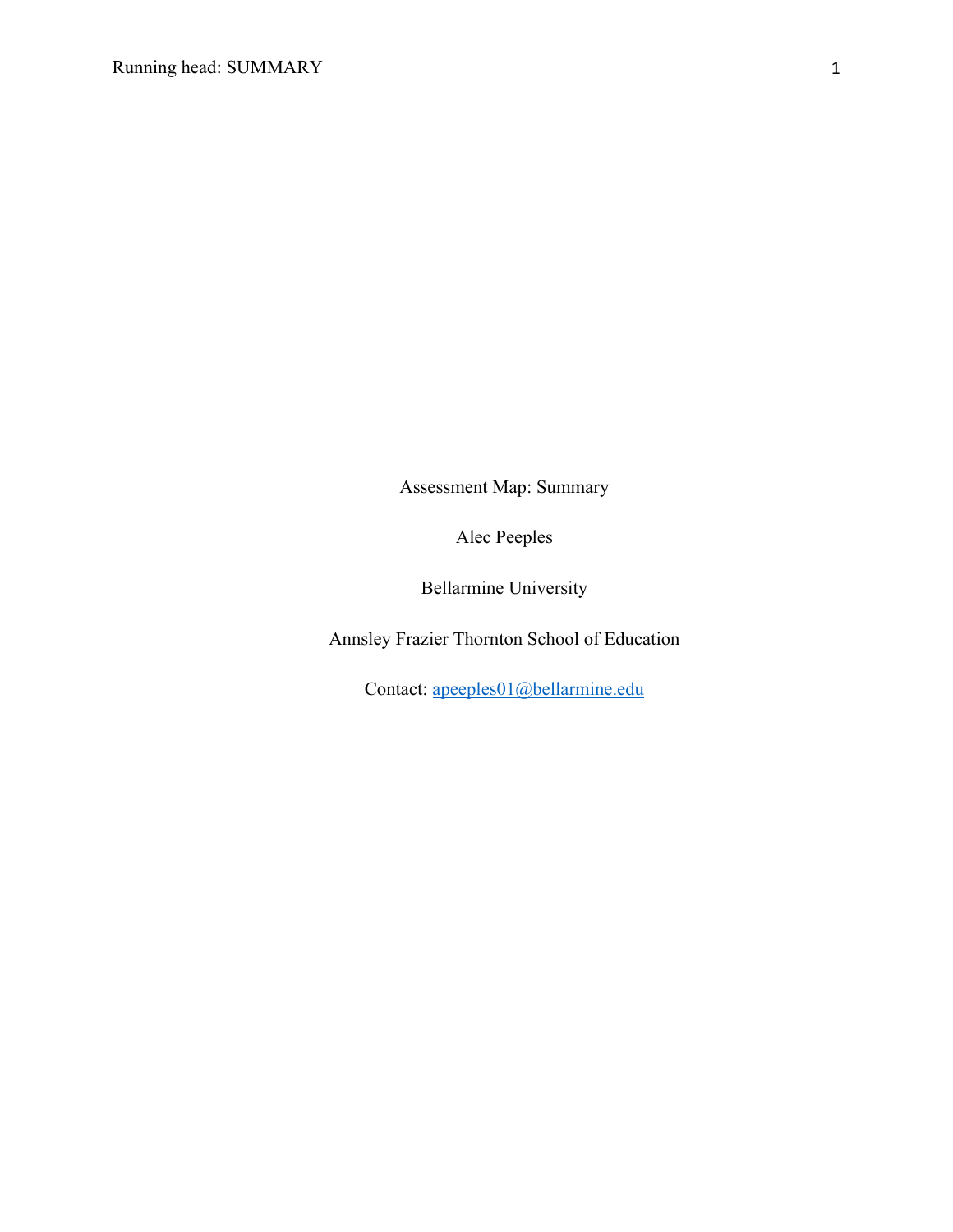### **Assessment Map: Summary**

#### **Department Overview**

The Academic Success Center faces the unique challenge of providing resources to all levels of students – from remedial first-year courses to tutoring and presentation services for upper-level students. This means that the department mission and goals must apply to the range of students utilizing the services and programs.

A 2-year assessment cycle in which there are short-term assessments on a per service or per semester cycle which gauge the immediate outcomes for those students whose needs are critical should be balanced with long-term assessments measuring the overall development of the student clients as they continue progressing through their education. Additionally, this permits the ASC to track and assess the feedback for faculty and student staff in order to provide a robust professional experience.

#### **Assessment Methods**

In order to track the chosen learning outcomes, the map includes a balance of direct and indirect assessment methods. The learning outcomes selected are largely concerned with equipping student clients to be more successful in their studies. This has led me to place an emphasis on projects that require students to utilize and demonstrate the most fundamental skills to college success, such as timemanagement, research, and critical thinking (along with critical reading and writing). I've also chosen traffic-based assessments that work to hold students accountable for their presence – another crucial piece to their success in the university.

I also chose satisfaction surveys aimed to not only ensure the satisfaction of the student client but also to provide valuable feedback to the student staff. A focus group discussion also provides a glimpse into the immediate reaction and takeaways from clients.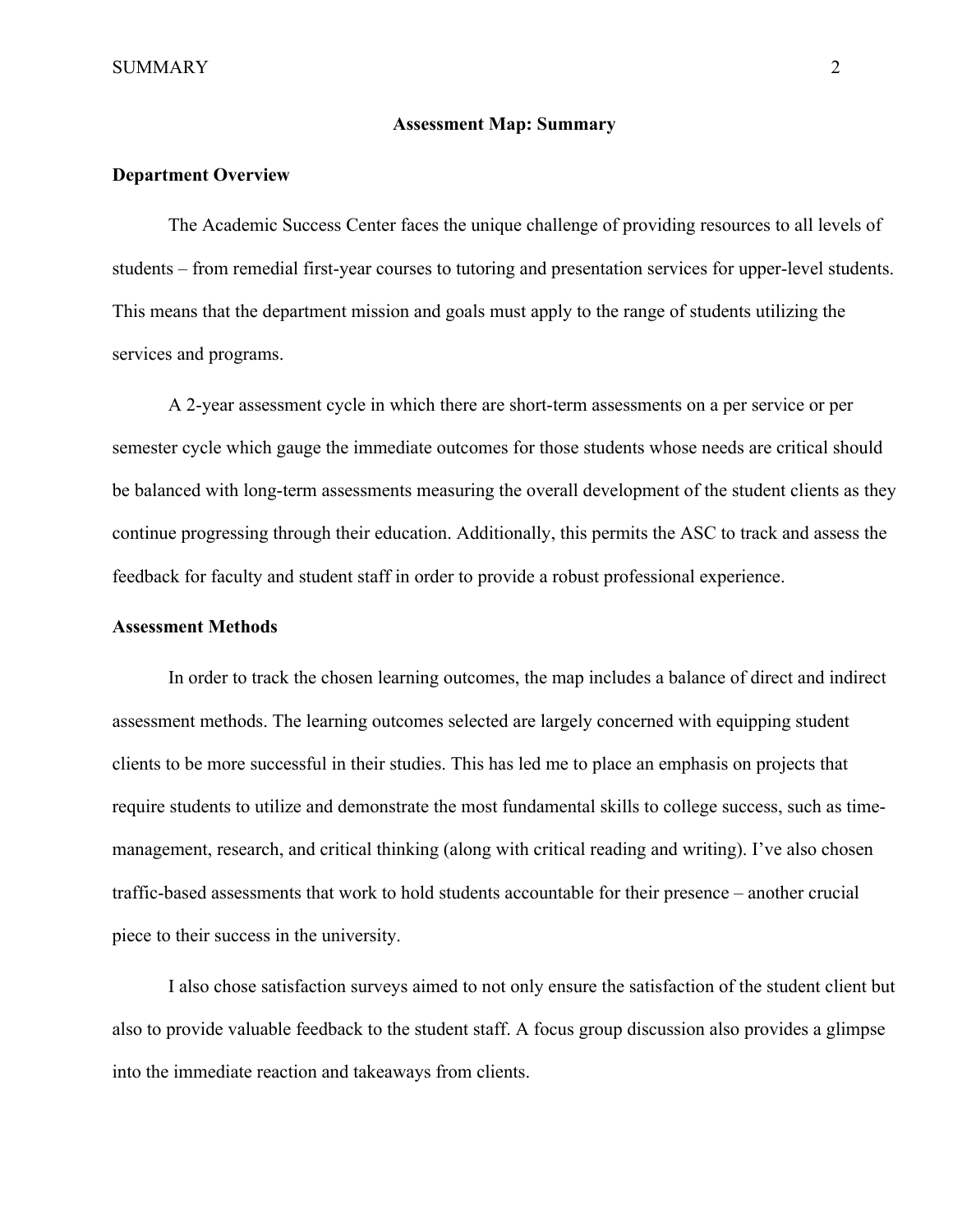#### SUMMARY 3

## **Data Collection & Analysis**

The aforementioned projects and traffic assessments will be collected and analyzed on a per semester basis. The satisfaction surveys and group discussions are to be collected and analyzed per session, with critical feedback being reported immediately.

# **Timelines**

The assessment cycle of ASC should culminate with presentations of results, demonstrations of student work, and perhaps recognition for faculty and student staff demonstrating exemplary service. Presentations should include ways in which the action plan was successful and how department objectives where met. The action plan should be revised to address any weaknesses and highlight any strengths, with clear communication to the greater university.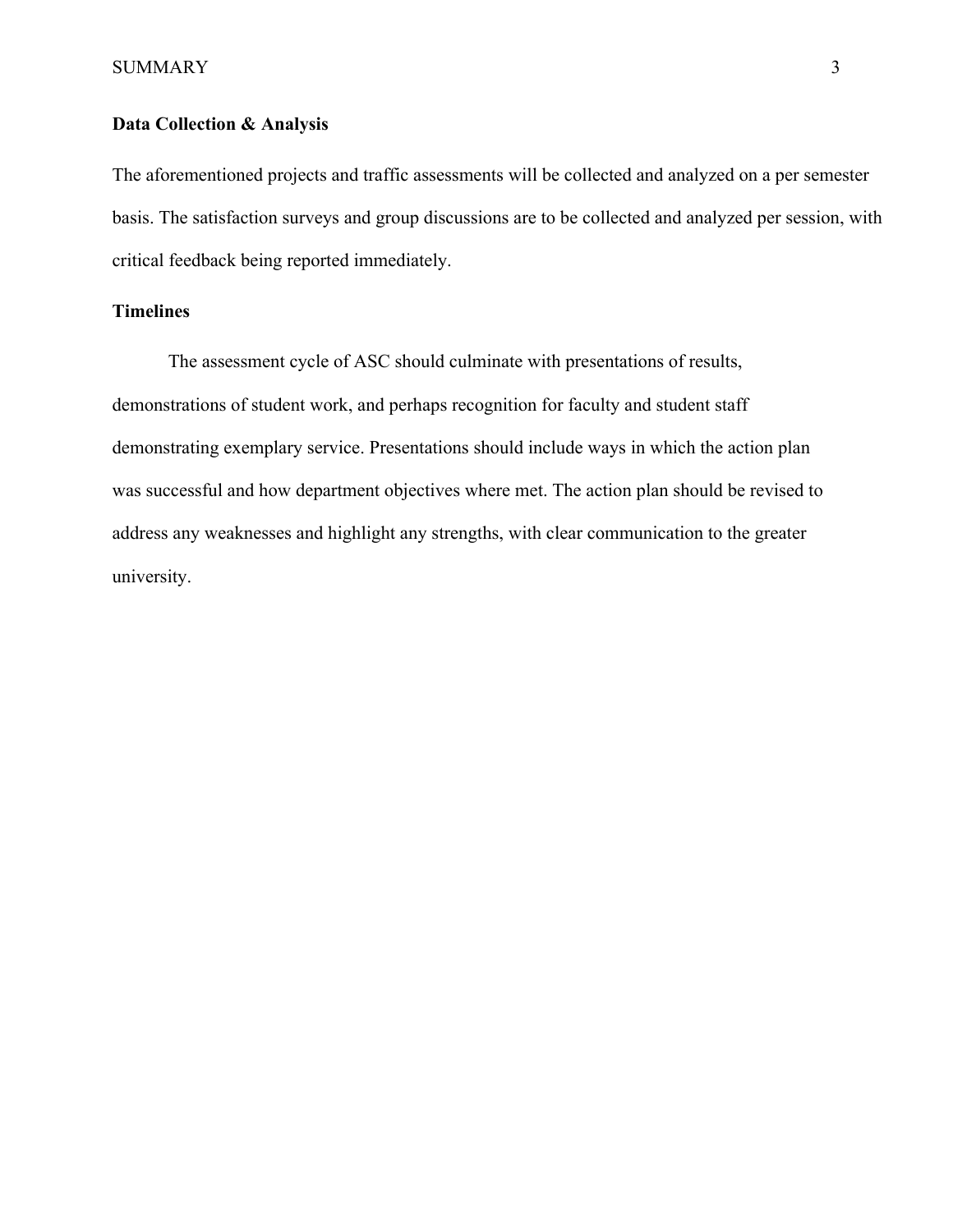| <b>Learning Outcome (As</b>                                           |                                     |                                                                                                            |                                             |                          |                                                                                         |
|-----------------------------------------------------------------------|-------------------------------------|------------------------------------------------------------------------------------------------------------|---------------------------------------------|--------------------------|-----------------------------------------------------------------------------------------|
| a result of                                                           |                                     |                                                                                                            |                                             |                          |                                                                                         |
| participating in the                                                  |                                     | <b>Measurement &amp;</b>                                                                                   |                                             |                          |                                                                                         |
| ASC students will)                                                    | <b>Assessment</b>                   | <b>Scoring</b>                                                                                             | Location                                    | <b>Target Population</b> | <b>Timeline</b>                                                                         |
| utilize techniques and<br>skills necessary for<br>collegiate success. | Course attendance<br>record (T, QN) | Students demonstrate a<br>commitment to<br>attendance                                                      | MU 100, MU 090, EDU<br>195                  | <b>Student Clients</b>   | Analyzed at the end of<br>each semester                                                 |
|                                                                       | Portfolio review (S, QL)            | Progress and<br>implementation of<br>research skills, study<br>skills, time<br>management, etc<br>(Rubric) | <b>EDU 195</b>                              | <b>Student Clients</b>   | A compilation of work<br>done over the semester,<br>analyzed that the<br>semester's end |
|                                                                       | Focus group discussion<br>(I, QL)   | Students discuss and<br>reflect on the content<br>covered in the seminar                                   | <b>Study Skills Seminars</b>                | Student Clients, Staff   | Analyzed per seminar                                                                    |
| engage with academic<br>activities conducive to<br>success.           | Number of IAC attended<br>(T, QN)   | Students demonstrate a<br>commitment to<br>academic improvement<br>by seeking individual<br>IAC            | <b>Individual Academic</b><br>Consultations | <b>Student Clients</b>   | Analyzed on annual<br>basis                                                             |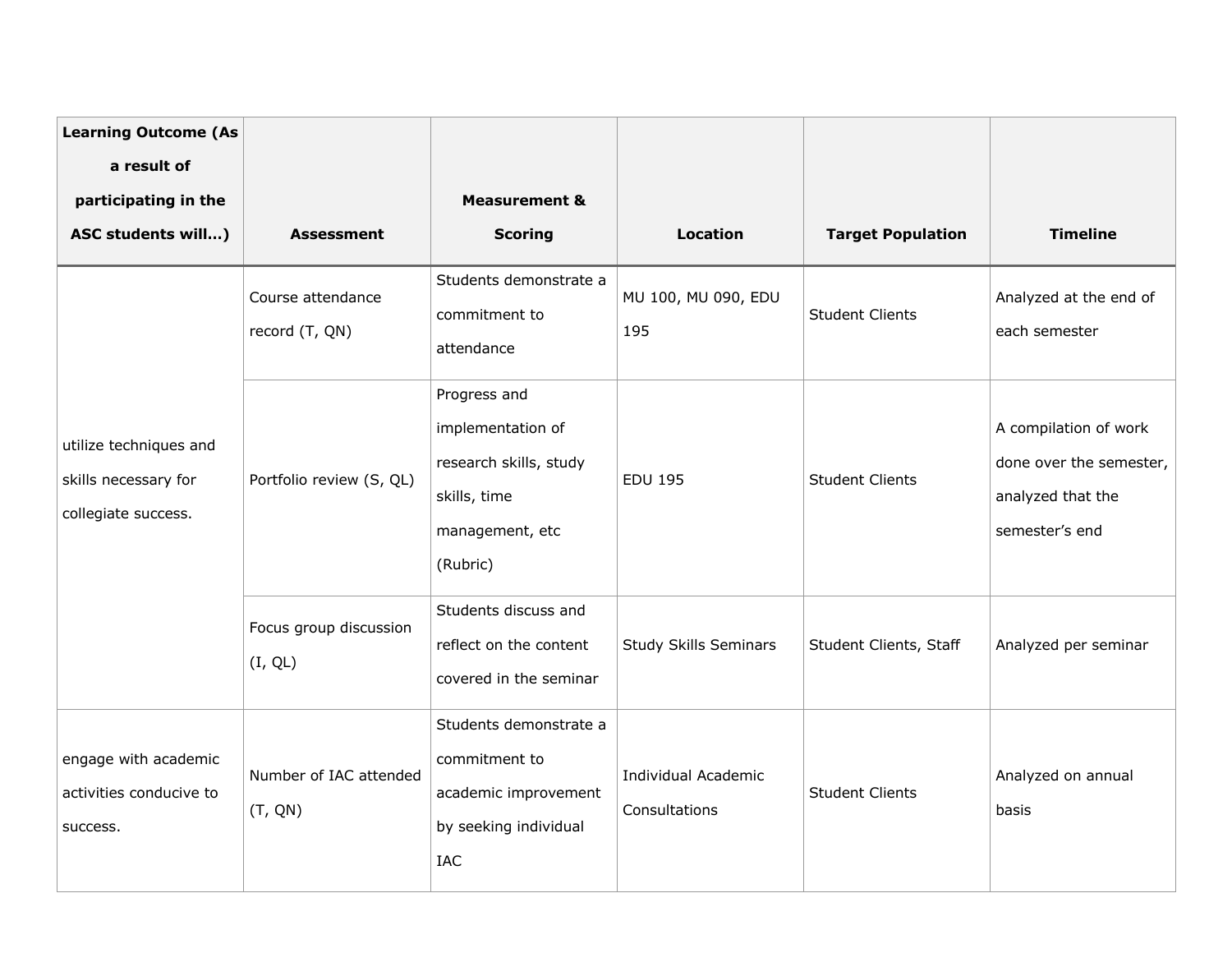|                                                                                      | Post-session satisfaction<br>survey (Sa, T, I) | Students rate the level<br>of their tutoring session,<br>additionally giving<br>insight into number of<br>sessions attended and<br>the ability of their peer | Peer Tutoring Program | Student Clients, Student   Analyzed per tutoring<br>Staff | session                                                     |
|--------------------------------------------------------------------------------------|------------------------------------------------|--------------------------------------------------------------------------------------------------------------------------------------------------------------|-----------------------|-----------------------------------------------------------|-------------------------------------------------------------|
| critically assess the<br>value of a diverse and<br>inclusive educational<br>culture. | Reflection essay (I, QL)                       | Student's reflect on the<br>structure and purpose of<br>higher education and<br>their role in the system<br>(Rubric)                                         | <b>EDU 195</b>        | <b>Student Clients</b>                                    | Administered and<br>analyzed at the end of<br>each semester |
| utilize a variety of<br>research skills to<br>complete scholarly<br>assignments.     | Research paper project<br>(D, Su)              | Students demonstrate<br>their ability on the<br>various portions of a<br>research pape (Rubric)                                                              | <b>EDU 195</b>        | <b>Student Clients</b>                                    | Administered and<br>analyzed at the end of<br>each semester |